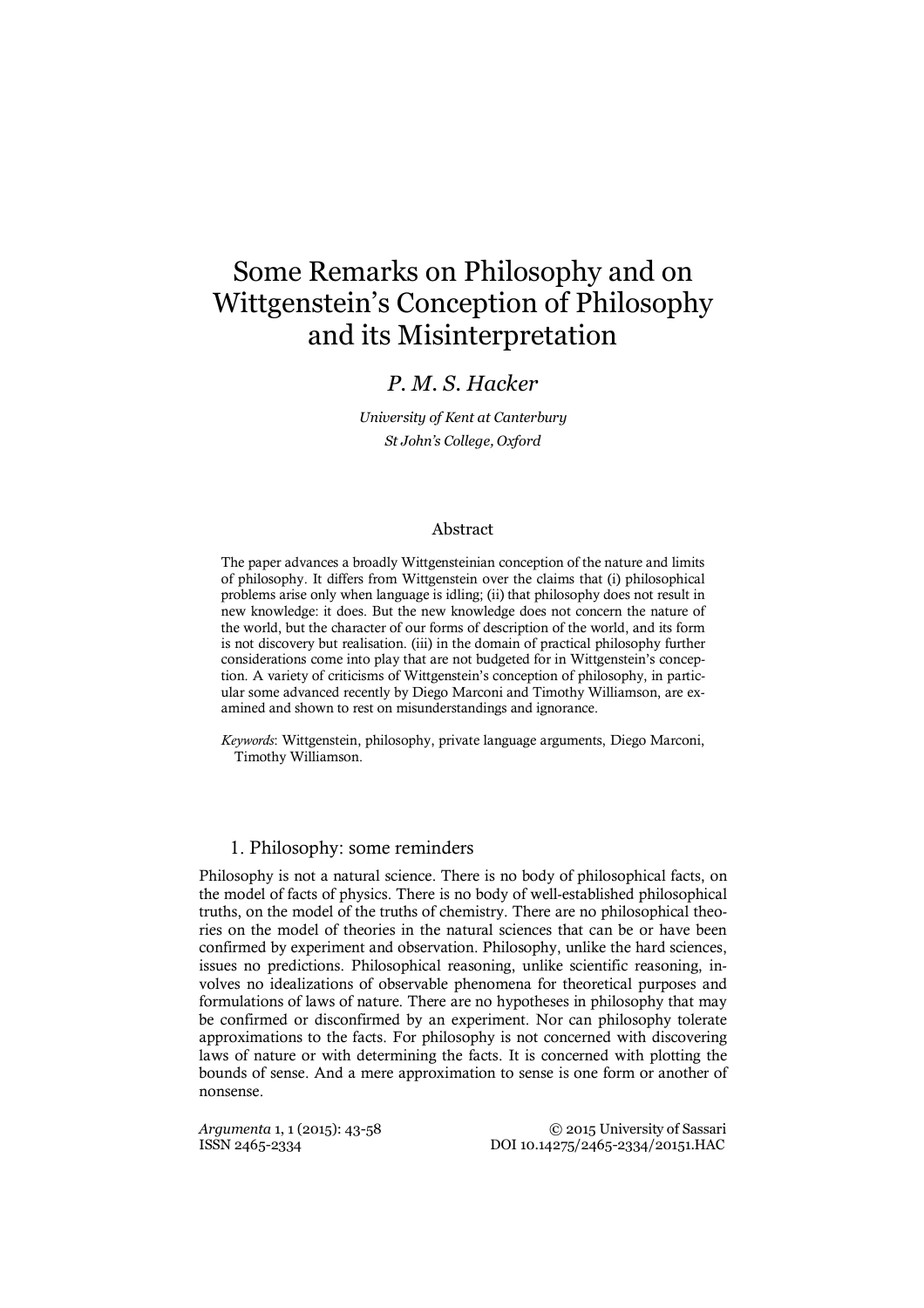Philosophy is not an a priori science either. The a priori sciences are mathematics and logic. Mathematics is concept-formation by means of proofs. Philosophy too is a priori. But philosophy is not concerned with concept-formation for the purposes of the sciences or for the transactions of daily life. Nor is it concerned with the construction of new rules of representation or rules of inference. Metaphysics, of course, purports to be an a priori discipline that investigates the necessary structures of reality. By contrast with physicists, who investigate contingent truths about the world, meta-physicists purport to investigate the necessary scaffolding of all possible worlds. But it is a bogus science. There are no possible worlds, only possibilities for things to be or to have been otherwise in this, one and only, world. The world has no scaffolding. What, to the blinkered eye, appears to be the necessary scaffolding of all possible worlds is no more than the shadow cast upon the world by our forms of representation. What appear to be statements of *de re* necessities are in fact expressions of norms of representations. *Red is darker than pink* is actually an inference rule to the effect that if A is red and B is pink, then one can infer without more ado, and without looking afresh, that A is darker than B. *Red is more like orange than it is like yellow* looks like a description of an adamantine necessity in nature. But in fact it is the expression of an inference rule in the misleading guise of a description. What it says is that if A is red, B is orange and C is yellow, then one can infer without looking that A is more like B in colour than it is like C. The principle that every event has a cause is a norm of representation of Newtonian science, not a generalization about events but a determination of what is to count as an event.

If philosophy is neither an empirical science nor an a priori one, what then is it? What, if anything, is a philosophical proposition? Are there any philosophical truths? Do we know any? Is there any such thing as philosophical knowledge? The natural, social and a priori sciences all have a subject matter of their own. Physics studies the laws of matter, energy and motion. Chemistry studies the constitution of stuffs and the methods of combining or isolating them. Biology studies living things and their environment. History studies the recorded sufferings, crimes and follies of mankind throughout the ages. What is the subject matter of philosophy? Meta-physicists held it to have as its primary subject matter the *de re* necessities of the world. But that is an illusion. Descartes held philosophy to be a quest for the ultimate certainties upon which all knowledge rests, and a system for the construction of the tree of knowledge. But there is no such tree of knowledge, and there are no such certainties. Hume held that philosophy was the science of the mind—but that task was taken over by psychology (without any slimming down of philosophy). The quest for a special subject matter for philosophy continued well into the twentieth century: Russell held that the subject matter of philosophy consisted of the most general facts in the universe and the description of their logical forms. Husserl held that the subject matter of philosophy was the discovery and description of the unique phenomenological features of experience. And so on, each such chimera lasting for awhile before succumbing to the next illusion. Philosophy seems to be a subject in perennial search of a subject matter (its latest being possible worlds—if the scientists have evicted us from the actual world, we may find solace and a subject matter in the infinite number of possible worlds).

Enlightenment on the nature and proper tasks of philosophy in the twentieth-century had to await Wittgenstein. In his post-1933 writings he avers that: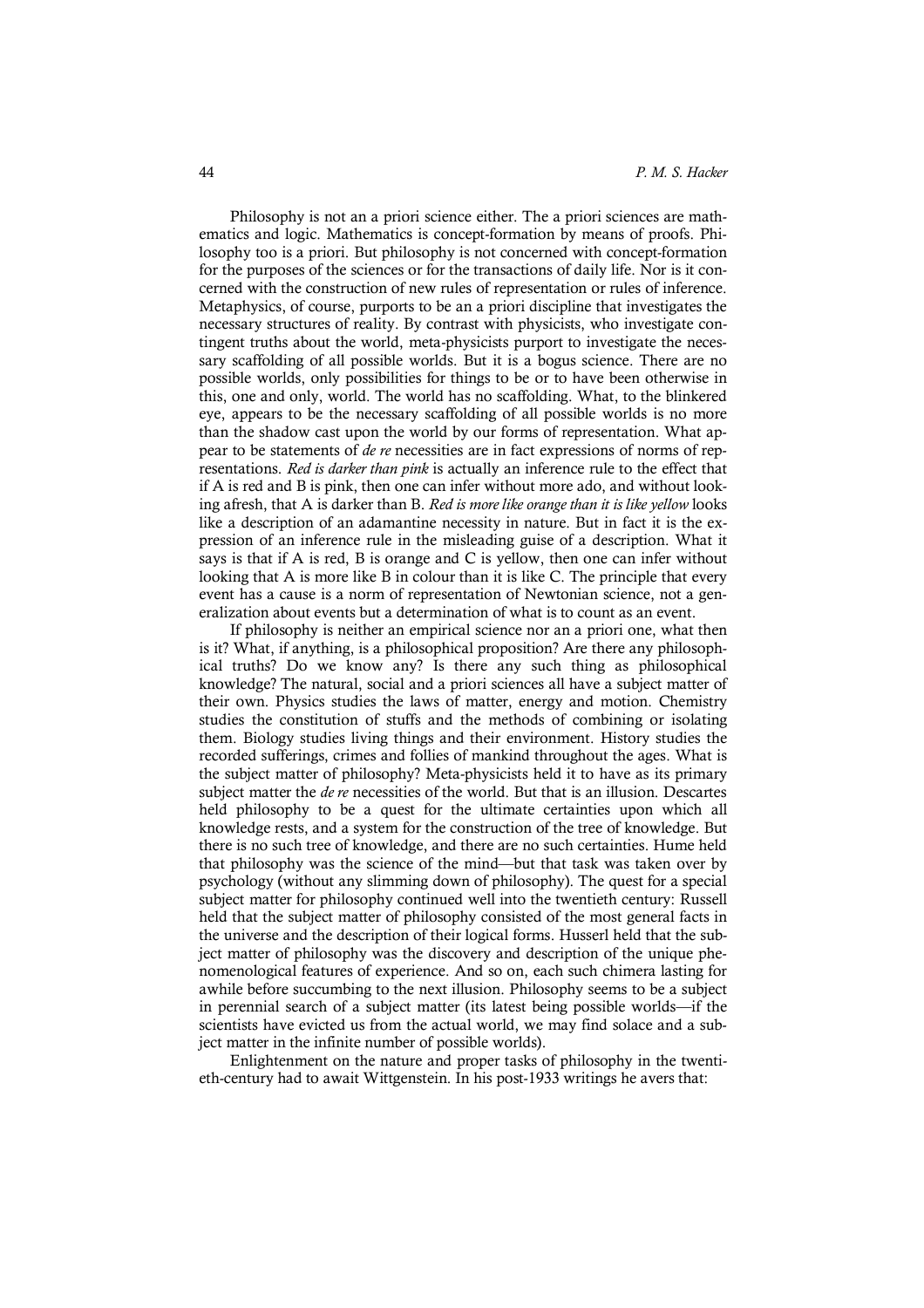- (i) Philosophy has no subject matter of its own—in the manner in which the natural, social, and human sciences have a subject matter of their own.
- (ii) There are no philosophical propositions—in the sense that there are propositions of physics or chemistry, economics or history.
- (iii) There are no theses in philosophy.
- (iv) There are no theories in philosophy—in the sense in which there are theories in the sciences of nature and of man.
- (v) There is no philosophical knowledge—comparable to the knowledge achieved in the sciences. Philosophy is not part of the quest for knowledge of the world. The phi
	- losopher is not a citizen of any republic of ideas.
- (vi) Philosophy is an activity of conceptual clarification the purpose of which is to resolve philosophical problems.

Philosophical problems are a priori. No empirical discoveries can solve or dissolve them, *any more than discoveries in physics can solve problems in mathematics*. Whereas mathematics is concept-formation by means of proof construction, philosophy is concept-clarification by means of description. What philosophy describes are the logical relations of implication, exclusion, compatibility, presupposition, point and purpose, role and function among propositions in which a given problematic expression occurs. Philosophy describes the uses of expressions in our language for the purpose of resolving or dissolving conceptual entanglements. The descriptive task, like the description of the mores of a society or of the laws of the land, is a normative one.<sup>1</sup> It is not a legislative project. It is not the task of philosophy to reform language or to construct artificial languages. It leaves everything (in grammar) alone. One might say, and Wittgenstein did say, that its task is logical cartography. Its purpose is that we be able to find our way around the landscape of grammar without getting lost in the jungles and marshes created, *among other things*, by similarities of form that mask differences of use, and differences of form that conceal similarities of function.

# 2. Going beyond Wittgenstein

Thus far Wittgenstein. I should like to go somewhat further, but in a direction that I think he would find unobjectionable. I shall disagree with him on one point. I shall also point out a limitation in his account.

I suggest that *philosophy is not a contribution to human knowledge, but rather to human understanding*. The object of this understanding is our conceptual scheme—the grammar of our language. By 'grammar' here I mean, as did Wittgenstein, everything that has to be settled in order for an expression to have sense. It is obvious that we already know the grammar of our language—that is what it is to be a competent speaker of the language. We know how to use expressions correctly, and we are able to explain what is meant by their use in sentences we understand. For correct use and correct explanations of use are criteria for knowing what expressions mean. We need no new information about the uses of words. What we come to understand is the way in which the web of our

<sup>&</sup>lt;sup>1</sup> By 'normative' I mean no more than 'pertaining to a rule'.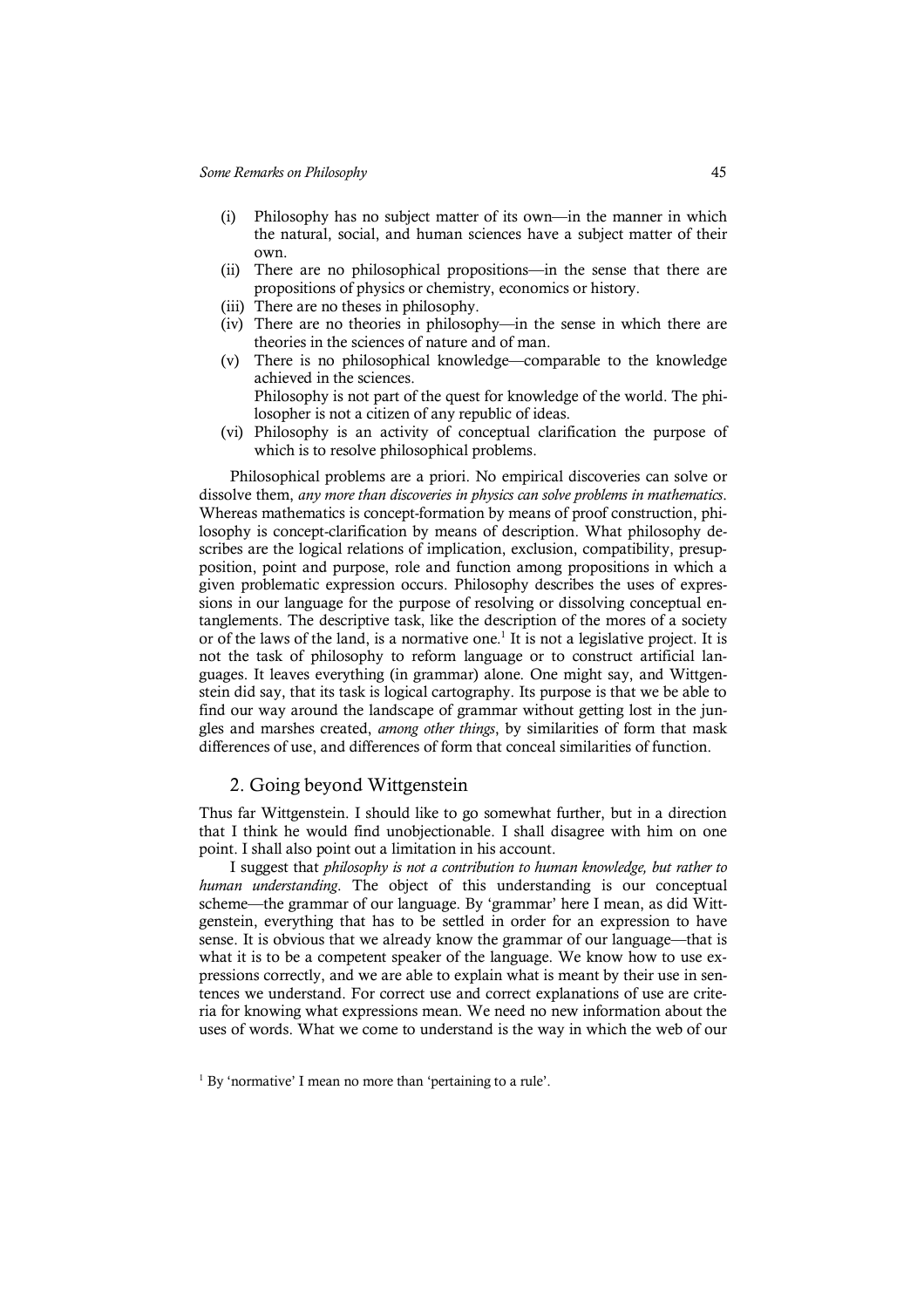conceptual scheme is woven. We competent language users know how to use the net of language to catch empirical fish. But we have the greatest of difficulties in describing the net. And it is virtually unavoidable that the net become entangled and knotted. The task of philosophy is to disentangle the net, and to show the confused fishermen that a tangle in the net is not a new kind of fish. There are no metaphysical fish in the seas of philosophy, only metaphysical knots in the net.

It is a striking fact that no new knowledge of facts is relevant to the solution or dissolution of philosophical problems. Unlike scientists, the philosopher can never say that he is waiting on the result of further experiments and observations, although, to be sure, new experiments and observations may give rise to new scientific theories that in turn may provide grist for philosophical mills. A philosopher cannot licitly hold that he does not yet have enough information or sufficient knowledge. Everything he needs to know, he already knows. For what he needs to know is the conceptual scheme with which he operates daily. If he is a philosopher of one of the special sciences, what he needs to know is the technical conceptual scheme daily employed by scientists in their technical discourse. If we fail to solve or resolve the problems of philosophy, it is not for lack of information. It is our fault. For we then fail to select and marshal the familiar rules for the uses of expressions—no matter whether ordinary expressions familiar to competent speakers or technical expressions in science and mathematics familiar to scientists and mathematicians—in such a manner that the problem dissolves.

'Philosophy is a contribution not to human knowledge, but to human understanding' is a slogan. It is, I believe, an insightful one. But like all slogans it needs qualification and explanation. The upshot of philosophical investigations is not that one will speak one's native tongue *better* than hitherto—although one may be more careful. One will have an overview of the logical grammar of expressions in the domain one has been investigating. So one will be able to find one's way about. Nevertheless, *one will come to know things one had not previously known*. Wittgenstein would surely concede that after having studied his work one will know that mathematics is a system or better: a motley, of norms of representation. That is something no one ever knew, ever *realized*, prior to Wittgenstein's investigations. It was commonly asserted by philosophers and unreflectively assumed by physicists and psychologists that we learn names of sensible qualities by introspective scrutiny of the contents of sensible experience, and that we learn the name of psychological attributes by association of name and experience. Prior to Wittgenstein's investigations no one ever realized that these are incoherent suppositions. So we surely learnt something new!

I think this is correct, but only with the strict proviso that what we learn about is not facts or super-facts about the world, but features of our means of representation. We learn about the net, not about the catch. We gain an overview of a segment of the grammar of our language, the grammar we, as competent speakers, have all mastered. But to master a language does not imply gaining an overview of the way it hangs together. Mastery of the use of an expression does not require mastery of its comparative use, or an ability to describe its deceptive similarities to expressions with which it is commonly confounded. One may indeed have mastered the use of 'almost' and 'nearly' without being able to say how they differ. One may likewise have mastered the use of 'know' and 'believe', but be unable to describe how they are related. One may know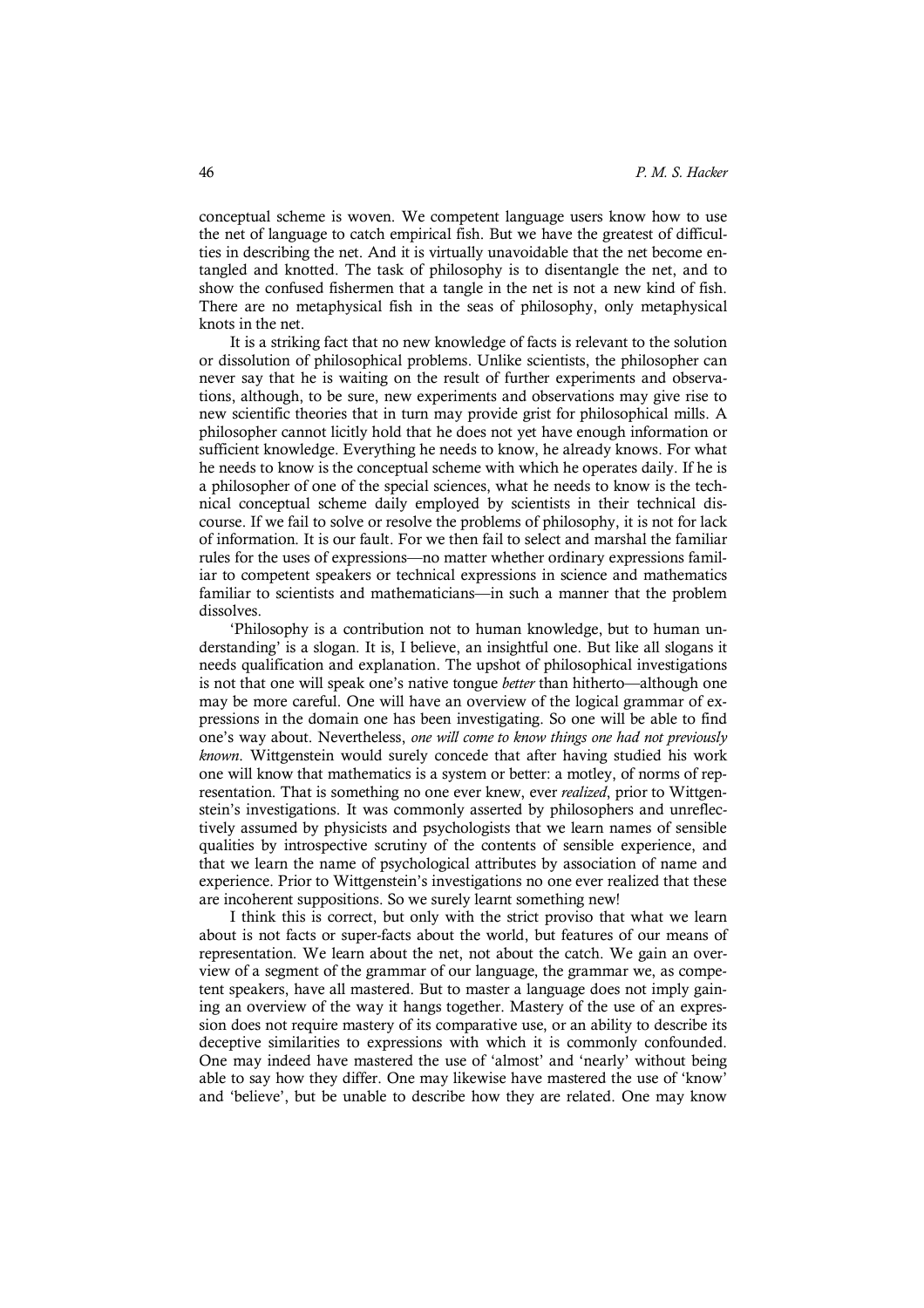#### *Some Remarks on Philosophy* 47

how to use the phrase 'mental state' but still not realize that knowing and believing are not mental states.

The term 'realize' is crucial here. For insofar as we *can* speak here of the acquisition of knowledge as the upshot of philosophical investigation, the form of knowledge is not observation or discovery, but *realization*. We realize features of our conceptual scheme that we had not apprehended. Realization is a form of cognitive receptivity that is the upshot of putting together things we already knew, and grasping consequences we had not noticed. What we thus put together are rules for the use of familiar words that we know perfectly well, but of which we need reminding. We know perfectly well that mental states are states one can be said to *in*: we may be *in* a state of intense concentration, *in* a state of anxiety, *in* an excited or joyous state We know that when one falls asleep one ceases to be *in* any mental state whatsoever, for one is *in* one mental state or another only when one is awake. It is obvious that mental states must last (obtain) for a while, since something momentary is an event or achievement, rather than a state. It is patent that mental states, such as being in pain, feeling tired, feeling cheerful, concentrating hard, can be interrupted, and later resumed. We all know that mental states can vary in intensity, and can wax or wane. These observations are not news from *The Metaphysical Herald*. They are reminders of what we all know. They are not opinions, conjectures or hypotheses. They are, in effect, constitutive rules for the use of the phrase 'mental state'—aspects of what the phrase *means*. It *makes sense* to ask how long one's anxiety, concentration or excitement lasted, but not how long one's noticing or recognizing lasted. It *makes sense*, even if it is not true, to say that one's concentration was interrupted; but it *makes no sense* to say that one's understanding, one's recognizing, or one's noticing were interrupted. One's weariness or excitement may wax or wane, but not one's winning or losing. These grammatical observations are no more than reminders of what we would or would not say, reminders of usage (of what it *makes sense* to say) that any competent speaker of the language has learnt.

However, it should not be supposed that such reminders are always straightforward. Some differences between the uses of distinct expressions are difficult to think of ('nearly'/'almost'). Some are very difficult to survey. Prejudices often stand in the way. Fresh misunderstandings are always possible. Let me give an example. Understanding, Wittgenstein sapiently averred, is *akin* to an ability. This observation has been the source of further incomprehension. Michael Dummett<sup>2</sup> (following a mistaken observation of Frege's) protested that we need to distinguish between a dispositional sense ('A understands English') which signifies an ability, and an occurrent sense ('A understood what B said'), which does not.<sup>3</sup> But, first, an ability is not a disposition (we all have the ability

<sup>2</sup> See Dummett 1993: 58-60, 101-103, 109, 133. For criticism, see Rundle 2001: 109ff. For further discussion, see Baker and Hacker 2005: esp. 380-85.

<sup>3</sup> Recently Professor Diego Marconi has resuscitated this confusion (in his review of Hacker 2013: see Marconi 2014). Surprisingly, he asserts that the sentence 'She knows how to understand this sentence' does not support the assertion that understanding is akin to an ability. The sentence, to be sure, is ambivalent and not very good English. If it means 'She understands this sentence', then it confirms the claim that understanding is ability-like, for she can say what it means. If it means 'She knows how this sentence is to be interpreted', then this too confirms the claim, since she can, presumably, tell us how it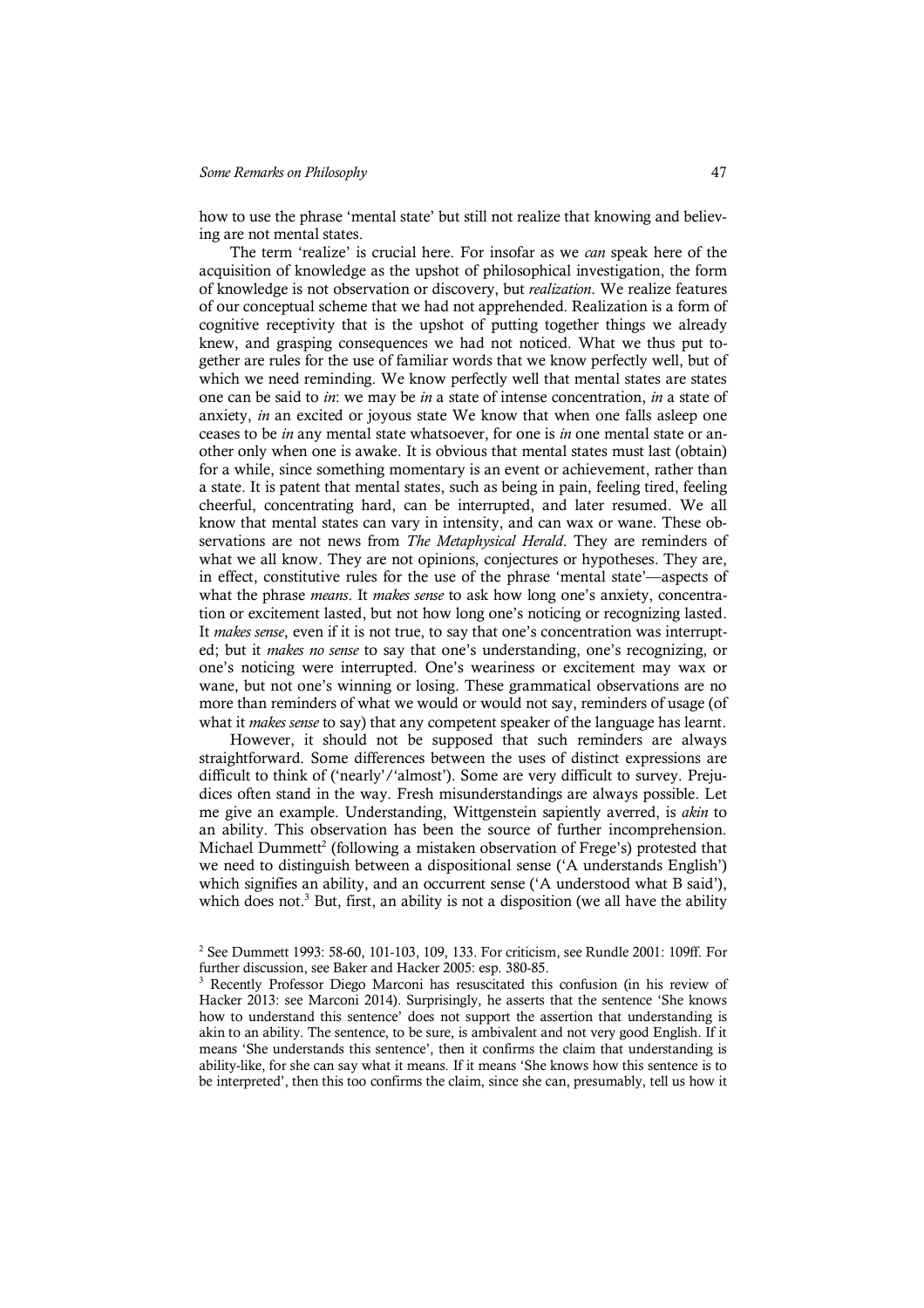to kill another, but fortunately few of us have any such disposition). Secondly, understanding English is not *exercised* in understanding an English utterance. Understanding an utterance is not *an act* one performs—unlike reporting what was said, acting on what was said, explaining what was said. Understanding English is ability-like in so far as it is exhibited in responding cogently to what is said in English, in reporting what was said, in explaining what English words, sentences or utterances mean, and so on. For these performances are criteria of understanding a language. Understanding the utterance 'Pass the butter, please' is exhibited in passing the butter, in reporting correctly what was said (requested), and in explaining what the utterance means. For these performances are criteria for understanding an utterance. Hence, thirdly, these are not two different *senses* of 'understand', but two different *objects* of understanding. To understand what was said is not to exercise one's ability to understand English, but an instance of it—it is not to "exercise one's understanding" of English, but to exemplify it. In this example, one can see vividly that drawing our attention to features of usage with which we are indeed perfectly familiar may be a lengthy and difficult process. For the difficulties and misunderstandings ramify, and it is often as difficult to abandon a picture to which one cleaves as to hold back one's tears. Nevertheless, if one perseveres, if one can think afresh and is willing to retrace one's steps, the reward is substantial. Let me give an example.

If we look at the familiar use of the word 'belief' and its cognates, it is immediately evident that neither believing nor what is believed can be mental states. For while one may be *in* a state of incredulity, one cannot be *in* a state of belief or of believing. When one believes something to be so, one's beliefs don't lapse on falling asleep. Nor can one be interrupted in the middle of believing something and later resume believing it. Although there are degrees of conviction, there are no degrees of belief. One cannot believe *too much* that World War I lasted from 1914 until 1918, and I can't believe it *more than you*. One may have less conviction than hitherto, but not less belief. So believing is not a mental state, indeed, not a state of any kind. That is something few philosophers recognize. It has dramatic consequences. For now one may come to realize that belief cannot be identical with a neural state of the brain, for only what *is* a state can be identical with a state. Of course, this is not an empirical discovery of an empirical truth, let alone an a priori discovery of an empirical truth. It is recognition of the bounds of sense—acknowledgement of a grammatical proposition. For it does not make sense to suppose that believing something is a mental state. It does not make sense to assert that something that is not a state at all is identical with a state of the brain. The apparently philosophical proposition 'Belief is not a state of the brain' is not a description, but the expression of an exclusionary rule (like 'One can't checkmate in draughts'). There is no such thing as a 'mental state of believing'—this is a form of words that has no use, and it is excluded from our language.

is to be interpreted. Marconi suggests that "we seem to use the same word for both the ability ('she understands English') and its exercise". But this is mistaken. To understand English and to understand an English utterance are not two different kinds of understanding, but two different objects of understanding (compare knowing English history and knowing that the battle of Hastings was fought in 1066: here too there are not multiple senses of "knowing").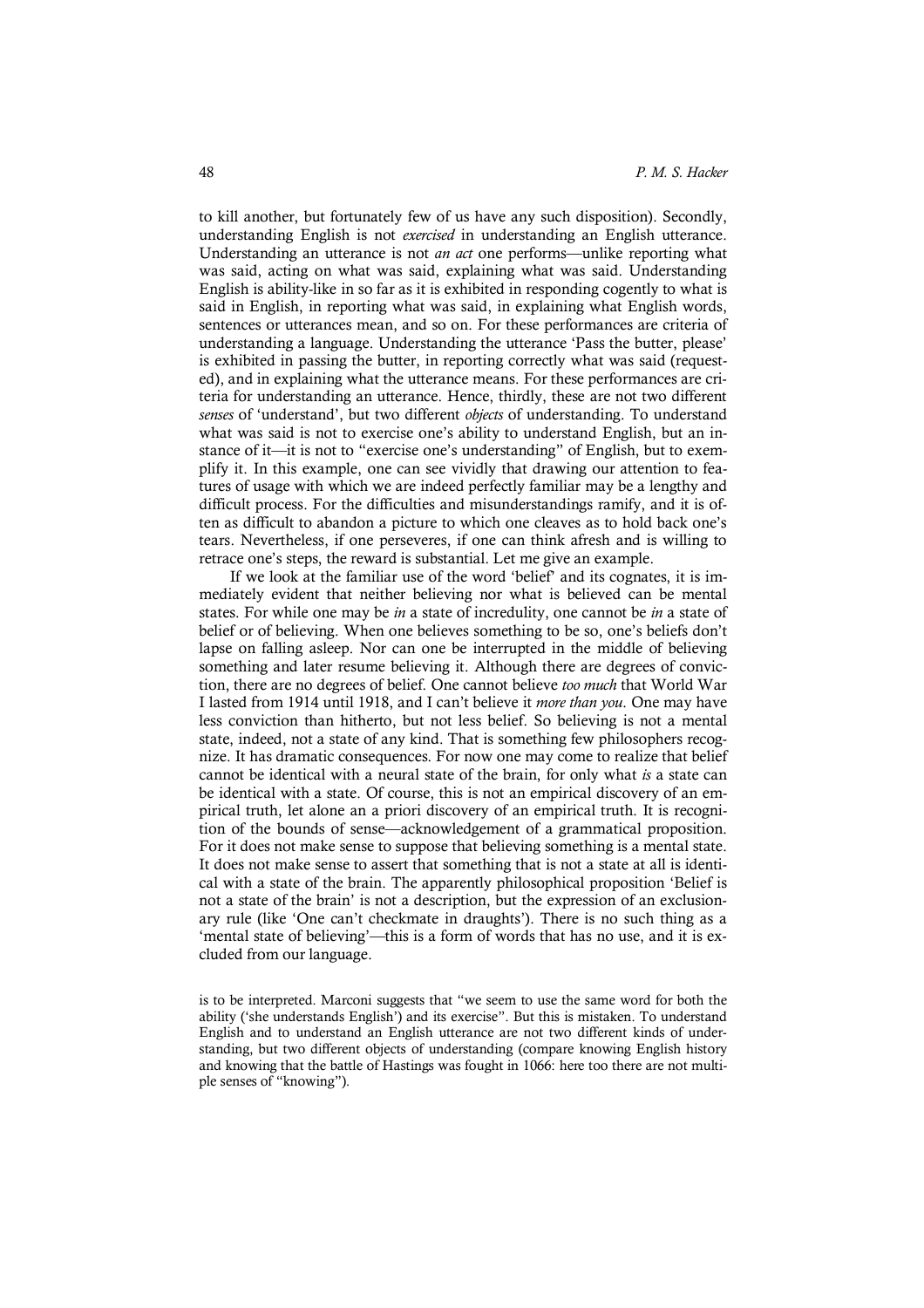What one comes to realize when one puts familiar grammatical propositions together is misleadingly characterized as a truth about the world. It is rather a truth of grammar, i.e. a rule for the use of words.<sup>4</sup> And its truth is in an important sense Pickwickian. For to be sure, rules are not true or false. To realize that neither believing nor what is believed can be brain states is not to come to know a truth about the world. For in realizing that belief is not a state of the brain, or that there can be no such thing as private ostensive definition, or that the mind is not a thing of any kind (neither an aethereal thing nor a material thing), or that to have a body is not to possess anything, one has not come to know that things are as these sentences describe them as being. For these sentences are not descriptions of anything—they are expressions of rules in the material mode (like 'The chess king moves one square at a time'). To attach the truth-operator to such rule-expressing sentences is not to assert that things are as the sentence describes them as being, but rather to assert that the content of a rule is as it has been stated to be ('It is true that the king in chess moves one square at a time').

So (i) any knowledge one might speak of here takes the form of realization, and

(ii) what is realized is a feature of the conceptual scheme that we have mastered.

One might say, in Aristotelian terms that it is knowledge of the forms of reality. But the forms of reality just *are* the shadows of grammar—the shadows cast by the scaffolding from which we describe how things are. One might better say that the realization in question is a deepening of our understanding of the structure and interconnectedness of our conceptual scheme.

Thus far I believe that I have gone a little beyond Wittgenstein, but I do not think I have averred anything he would not accept. I do, however wish to disagree with him over one point.<sup>5</sup>

<sup>4</sup> Professor Marconi surprisingly ascribes to me the view that grammatical propositions are not merely formulations of rules for the use of words, but "more precisely exclusionary rules". This is not a view I have ever advanced. Indeed, it would not be more precise, merely more mistaken. 'An object cannot simultaneously be red all over and green all over' is an exclusionary rule. It excludes a form of words from language ('is simultaneously red all over and green all over'). In this respect it is like an impossibility-proof in mathematics (e.g., that one cannot trisect an angle with a compass and rule). But 'Red is more like orange than it is like yellow' is an inference rule. So too are arithmetical equations, for they too are rules of grammar. 'A proposition is true if things are as it describes them as being' is a transformation-rule. 'This  $\mathbb{F}$   $\blacksquare$  colour is black' is a definition, and hence too a substitution rule. Professor Marconi, labouring under the illusion that I hold that grammatical rules are all exclusionary rules, and noting correctly that I agree with Wittgenstein that arithmetical propositions are norms of representation, queries what *this* grammatical proposition is meant to exclude. To be sure, it is not meant to exclude anything, since it is not an exclusionary rule at all.

<sup>&</sup>lt;sup>5</sup> It is worthwhile trying to put the record straight about criticizing Wittgenstein, since there are philosophers who are propagating egregious falsehoods on the matter. Professor Timothy Williamson has recently suggested (lecture at Belgrade University, September 2014, on the web) that in the 1970s even non-Wittgensteinian philosophers were often afraid to speak out against Wittgenstein—a sorry state of affairs that he says lasted until 2000. It was then that Williamson himself challenged an Oxford student who, in a large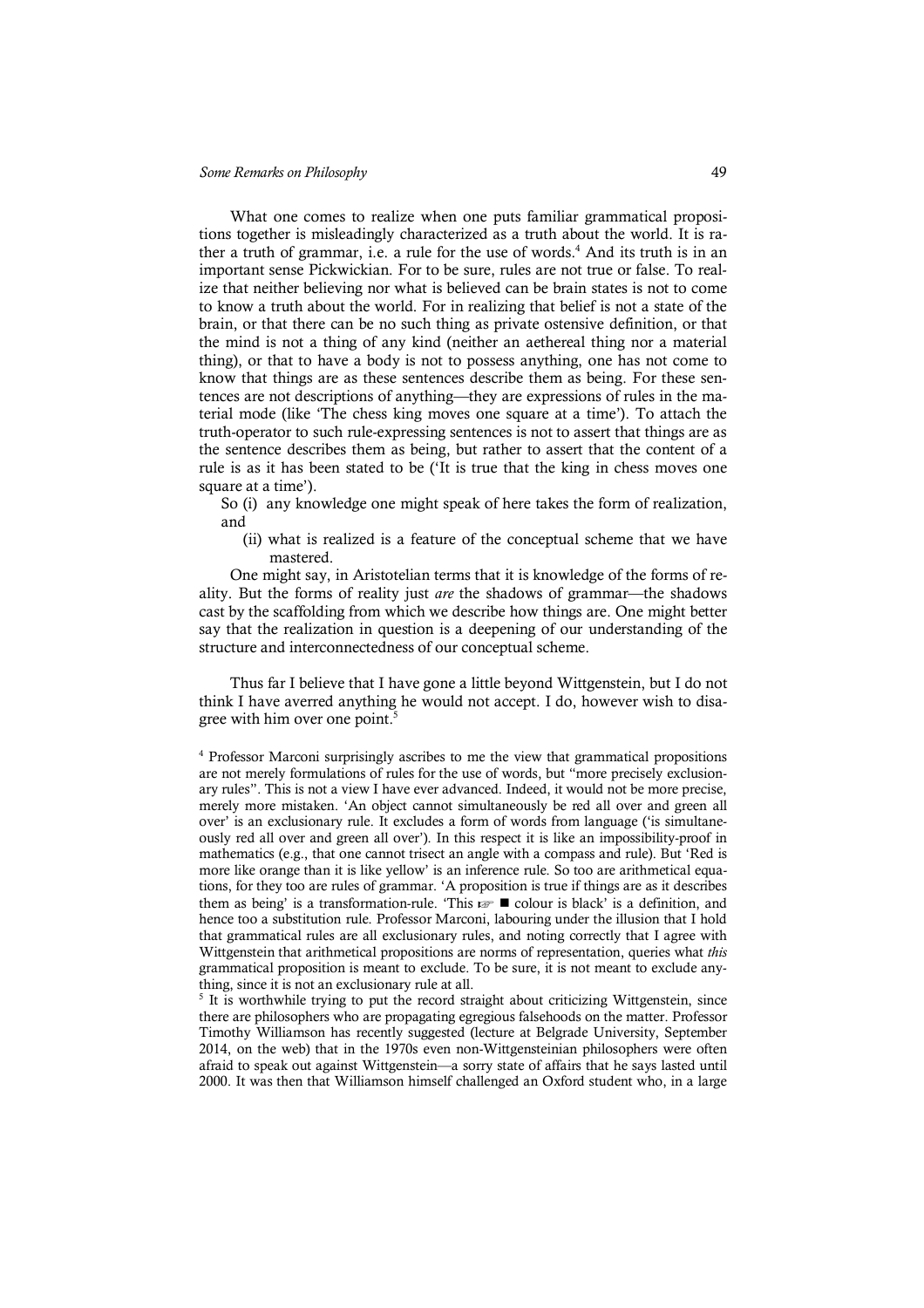I think it was mistaken of him to assert that philosophical problems arise only when language is idling (PI §132). This remark is more or less correct when it comes to a wide range of traditional philosophical problems. When philosophers assert that knowledge is a mental state, that all vagueness is merely epistemological, that time is unreal, that the mind is the software of the brain, then indeed language is idling. Such transgressions of the bounds of sense do not interfere with our ordinary commerce with words like 'mental state', 'knowledge', 'mind', 'vague', 'time'. But when neuroscientists assert that the brain decides to move 350 ms before we ourselves feel any decision or intention, or that memories are stored in synaptic connections, or that seeing is apprehending an image created by the brain, then language is not idling, but hard at work and experiments are conducted to prove these (nonsensical) allegations. Conceptual confusions are rife, in the natural sciences and in moral, legal and political discourse. When psychologists assert that the problem that afflicts autistic children is that unlike normal children, they have failed to develop a theory of mind, the psychologists are literally talking nonsense—that is: what they say makes no sense. But this nonsensical conjecture affects the kinds of treatment given to autistic children. When biologists investigate the biological function of consciousness, and come up with the idea that "The advantage to an animal of being conscious lies in the purely private use it makes of conscious experience as a means of developing a conceptual framework which helps it to model another animal's behaviour<sup>"6</sup> a conceptual incoherence is embedded in a putatively empirical evolutionary theory. There is nothing idle about that—it profoundly affects and infects an empirical science. So too, when zoologists proclaim that they have discovered that elephants, dolphins, chimpanzees and crows are self-conscious creatures because they can recognize themselves in a mirror—then conceptual confusions invade science. For to recognize oneself in the mirror is not to recognize one's self in the mirror, and the ability to recognize the reflection of one's face in the mirror has no more to do with self-consciousness than has the ability to recognize one's hand in the mirror.

graduate seminar, "kept pressing the Wittgensteinian line that contradictions are meaningless rather than false". Becoming exasperated, Williamson courageously asserted "Maybe Wittgenstein was just wrong; it wouldn't be the first time"—at which, he alleges, there was a collective gasp of shock. This is an odd anecdote. Graduate students are not authorities on what philosophers have said. Wittgenstein never held that contradictions are nonsense. Graduate students ought to know that. The thought that it was prohibited to criticize Wittgenstein in Oxford prior to 2000 is risible. Numerous Oxford philosophers who were not Wittgensteinians had criticized Wittgenstein in print, in public and in private when Williamson was still a schoolboy, including Austin, Ayer, Grice, and Hampshire. Oxford philosophers who, to one degree or another, were followers of Wittgenstein, such as Dummett, Strawson, Waismann, had criticized him extensively. From 1976 onwards for more than a decade Gordon Baker and I gave well-attended graduate seminars on Wittgenstein. These were among the liveliest philosophy seminars of the time. There was certainly no shortage of criticisms at them. The suggestion that Wittgenstein was ever 'sacrosanct' at Oxford is pure fiction.

<sup>6</sup> Humphrey 1984: 35. He continued thus: "Somewhere along the evolutionary path that led from fish to chimpanzees a change occurred in the nervous system which transformed an animal which simply 'behaved' into an animal which at the same time informed its mind for the reasons for its behaviour. My guess is that this change involved the evolution of a new brain—a 'conscious brain' parallel to the old 'executive brain'" (37).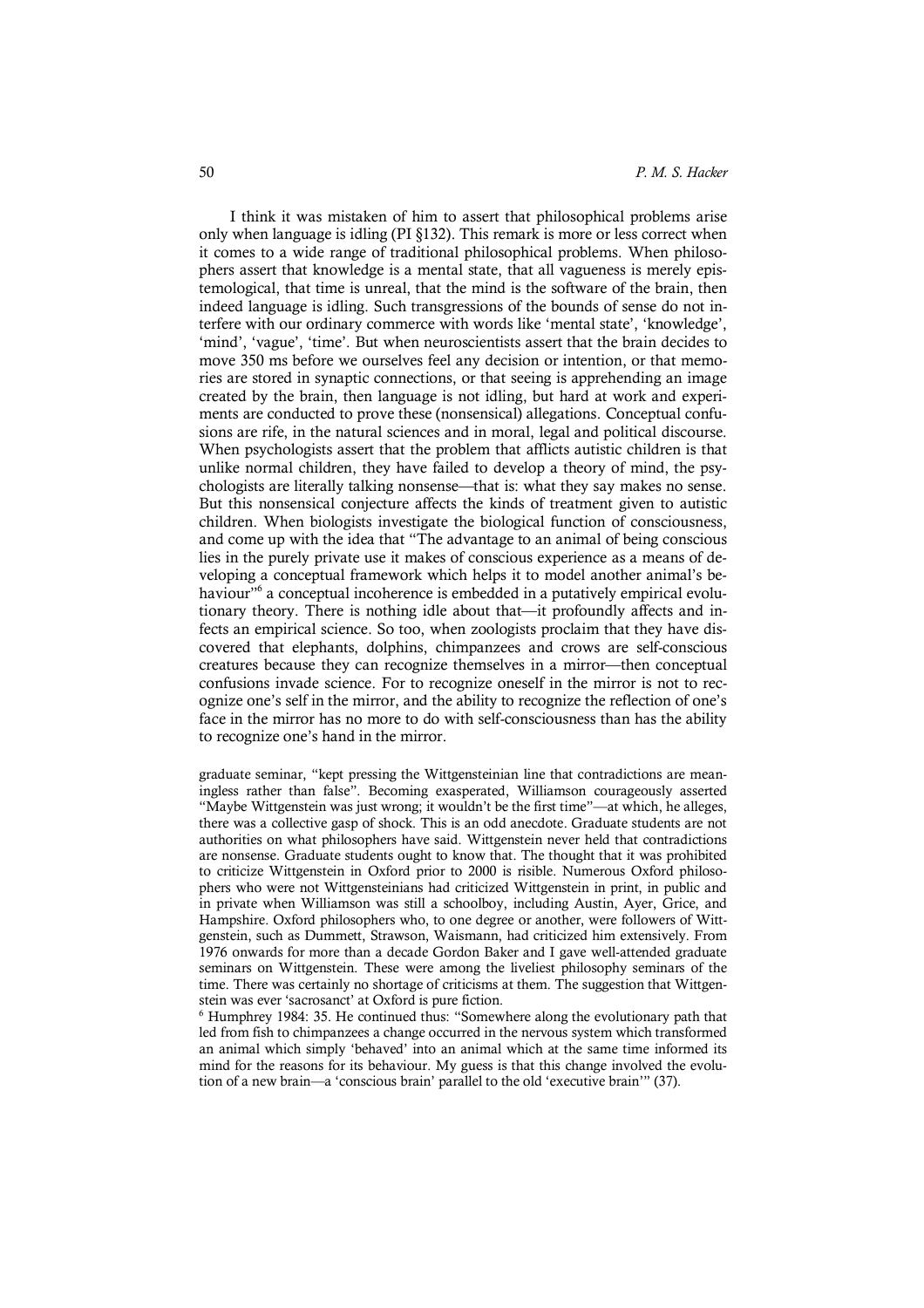#### *Some Remarks on Philosophy* 51

Not only do philosophical problems arise when language is hard at work. They arise ubiquitously in science, and in public life—in economics, politics, law and in moral debate. It is one of the great tasks of philosophy to struggle against the corruption of science, law, politics, economics, art and moral discourse by conceptual confusion. Ironically, it was Wittgenstein himself who showed what gives philosophy *the right* to interfere thus in the sciences. For philosophy is the Tribunal of Reason before which to arraign natural and social scientists for transgressing the bounds of sense.

I also wish to point out an important limitation on Wittgenstein's conception of philosophy. It was geared to the branches of philosophy that concerned him, namely what Kant called "theoretical" (in contrast to "practical") philosophy. Wittgenstein had no interest whatsoever in legal and political philosophy, let alone in philosophical investigations into economics and economic reasoning. His own views on morality, as far as one can judge, were of an extreme personal and existential character. I am inclined to think that this conception is at odds with the tenor of his highly naturalist<sup>7</sup> and historicist approach to the problems of philosophy. One would have expected him to favour a broadly Aristotelian and Humean approach to ethics, and to have approved of the endeavours of his pupil Georg Henrik von Wright in his great book *The Varieties of Goodness*. Be that as it may, it seems to me that when one turns from theoretical philosophy to practical philosophy, new factors come into play. Although conceptual clarification and logical cartography certainly have their place in the domain of ethics, legal and political philosophy, rational debate about how we should live our lives, about what is of intrinsic value in our lives, and about what kinds of laws are appropriate for free people living under the rule of law at a given stage in history are surely licit subjects for philosophers to discuss. These subjects have been part of the task of philosophy ever since its inception with Socrates, and woe and betide us if we relinquish it.

# 3. Interpretations, misinterpretations and misunderstandings

So far I have laid out the main contours of Wittgenstein's conception of philosophy. The mode of presentation has deliberately been synoptic and assertive, rather than discursive and argumentative, for I have argued in support of these claims elsewhere.8 I have added a few modifications to Wittgenstein's account, and pointed out a limitation that must be recognized. However, his observations have been met with incomprehension, bewilderment, and misguided criticisms. It is to some of these that I shall now turn.

I. Wittgenstein asserted that "if someone were to advance theses in philosophy, it would never be possible to debate them, because everyone would agree to them" (PI §128). Furthermore, he wrote "Philosophy states only what everyone admits" (PI §599). This has bewildered his readers and raised the ire of many philosophers. Surely Wittgenstein himself advances a multitude of theses, for example that mathematical equations are norms of representation, or that

<sup>7</sup> By 'naturalist' I do not mean a form of scientistic reductionism favoured by followers of Quine.

<sup>8</sup> See Baker and Hacker 2005, essays XIV and XV.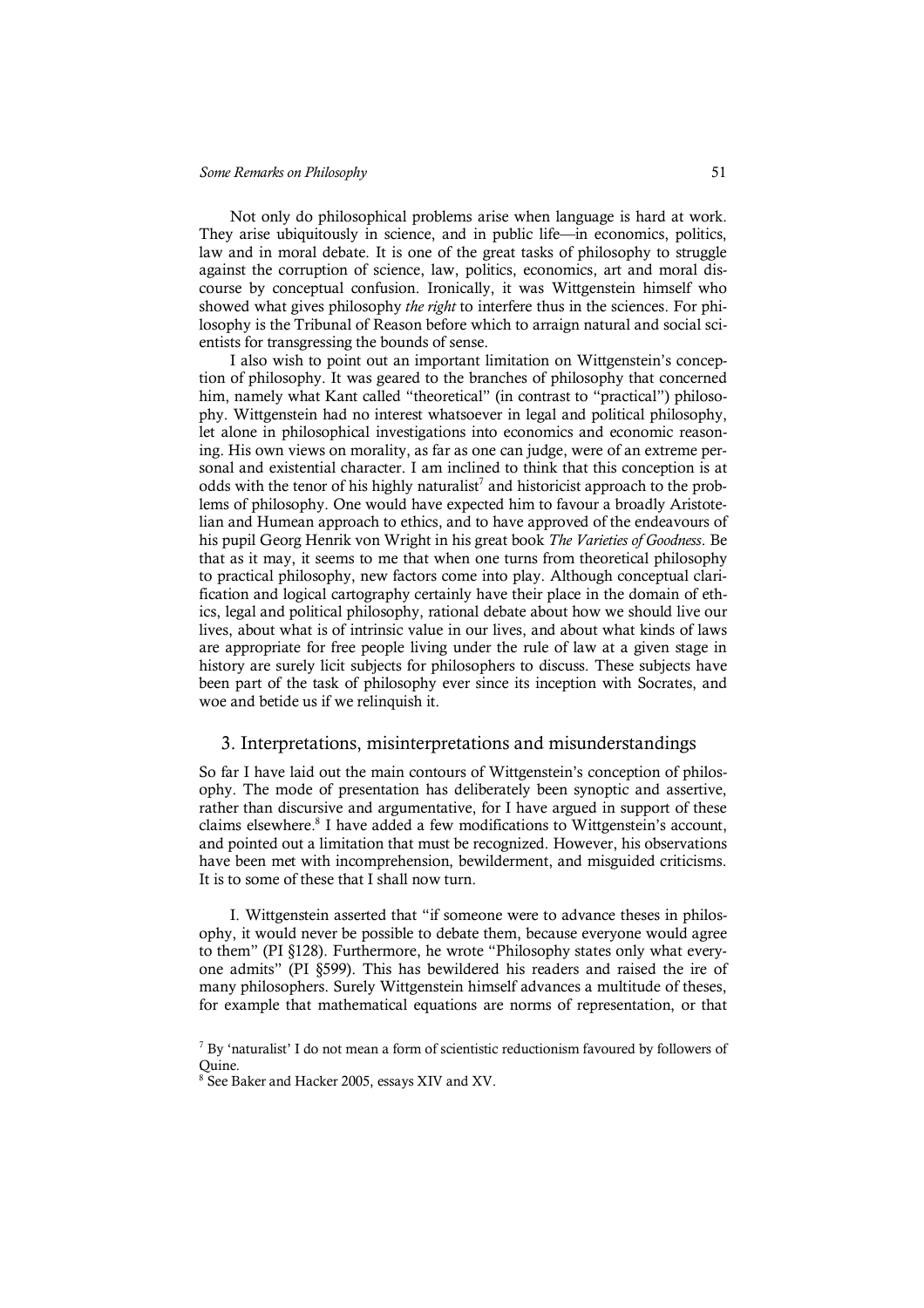one cannot define pain by a private ostensive definition, or that a dog may expect its master to come home *now*, but cannot now expect its master to come home this time tomorrow. Surely these are not only theses, they are highly controversial theses that most philosophers do not accept.

To reply to this set of objections, we must be clear what Wittgenstein meant by 'theses'. Fortunately, we know. The remark was written with Waismann's *Thesen* in mind.9 This document was an attempt to present Wittgenstein's ideas in the *Tractatus* in a more accessible manner. So it consisted of apodeictic pronouncements about the essence of things—about the world, language, logic, and so forth. But if the very idea of *de re* necessities is chimerical, then to be sure there can be no theses. The proposition that reality consists of facts not of things<sup>10</sup> is a thesis—a statement concerning the necessary, language-independent nature of the word. But it is a chimera. What one *can* say is that a description of (any part of) reality is a statement of facts. And with that grammatical triviality everyone would surely agree. If they did not, that would betoken failure of understanding. It is not a thesis, but a grammatical proposition—a rule of representation. It says that the phrase 'a description of how things are' can be replaced by 'a statement of facts'.

All right, one may concede, but what of such assertions as 'One cannot define colour-words or names of psychological attributes by means of private ostensive definitions', 'Arithmetical equations are rules of representation', or 'Behaviour is not inductive but criterial (logical) evidence for the mental'?<sup>11</sup> These, Marconi exclaims, are surely not grammatical trivialities that everyone would agree to. Indeed, they do not even look like grammatical rules anyway. Surely, they are substantive theses about definitions, evidence, and the nature of arithmetical equations! Indeed, they are expressions of Wittgenstein's opinions, which he explicitly avowed not to advance.

That is far too quick. Philosophers should greet each other with the words 'Take it slowly!' We must first explain what an ostensive definition is. It is an explanation of the meaning of a word by pointing at a sample, and saying "That is N" (e.g. "That is one metre", or "That is red") or, more explicitly, "That

<sup>9</sup> Reprinted in McGuinness 1979: 233-62.

<sup>&</sup>lt;sup>10</sup> See Waismann's *Thesen*, in McGuinness 1979: 233.

<sup>&</sup>lt;sup>11</sup> This "seems to entail", according to Marconi, "that we do not *conjecture* the mental from behaviour, which in turn could be taken to entail that we cannot go wrong". It seems no such thing, and it could not be so taken. One can conjecture from the fact that one's wife is taking an aspirin, that she has a headache (she suffers from headaches and takes aspirin to alleviate them). But when she holds her head moaning "I have a terrible headache", one does not *conjecture* that she has a headache. However, pain-behaviour is *a criterion* (logically good evidence) for pain. It is defeasible. Hence satisfaction of the criteria for pain do not *entail* that we cannot go wrong in asserting the person to be in pain. For additional evidence may defeat the criterial evidence. But if it is undefeated, then it commonly confers certainty. Marconi queries whether we cannot distinguish between 'putting forth a conjecture' from 'applying a defeasible criterion', and asks whether this is 'a logical or merely psychological difference'. To be sure, there is all the *logical* difference in the world between a conjecture warranted by well-established inductive correlations and ascription of a psychological predicate warranted by criteria that constitute logically good evidence. The former presupposes antecedent identification of the relata, and observation of their regular correlation. The latter does not.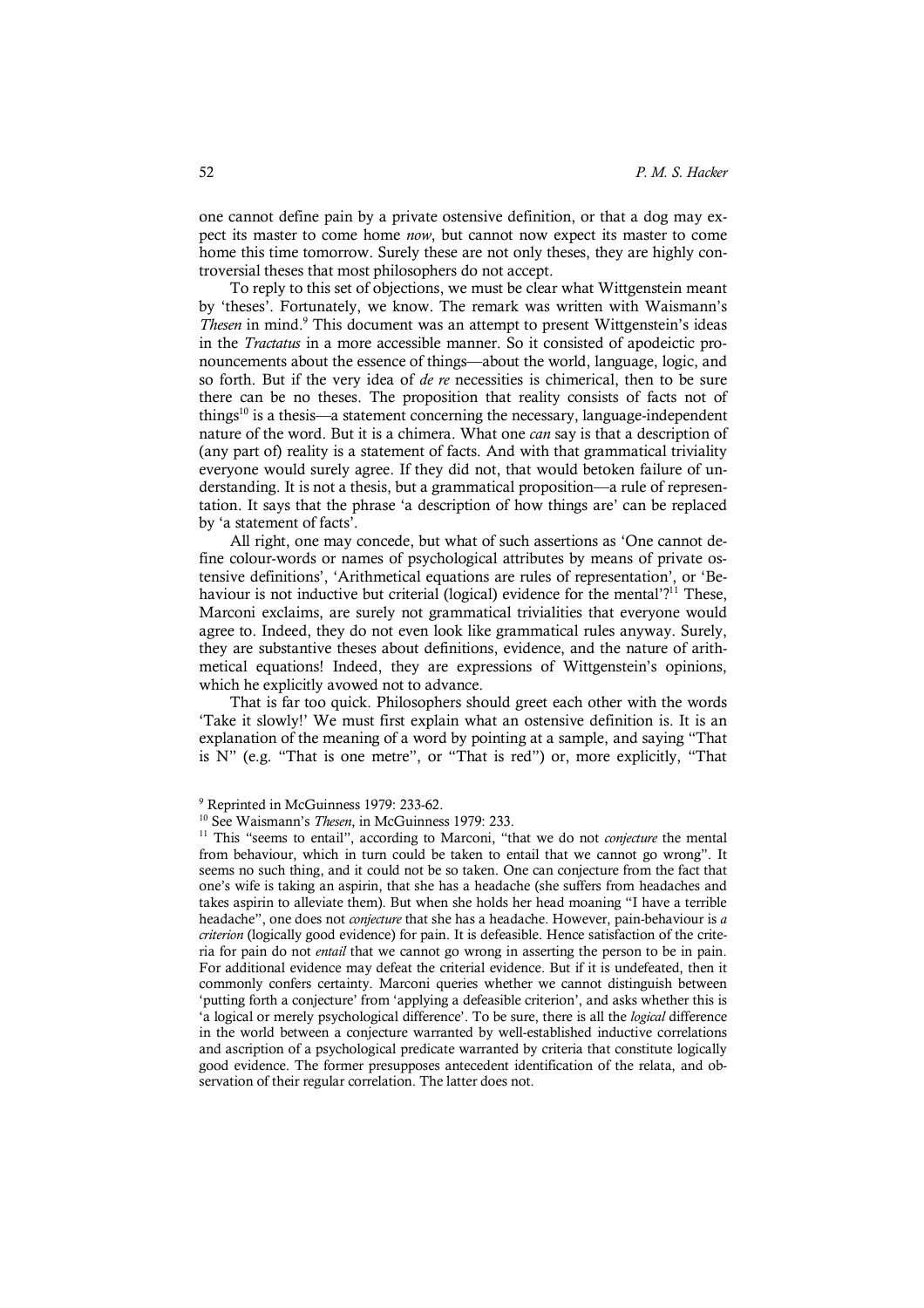#### *Some Remarks on Philosophy* 53

length is (or is called) a metre" or "That colour is (or is called) red". This is an explanation or stipulation of the technical expression 'an ostensive definition'. No one can disagree with that. Then we must remind ourselves and explain what a sample is. A sample is something *we use* to explain the meaning of certain words and kinds of word, and as a standard to justify the application of such a word. Just think of colour samples in a paint-catalogue, or of rulers and tape measure that are samples of lengths. We explain what '1 metre' means by pointing to the ruler and saying "That length is one metre" or pointing to a sample of peach-blossom pink in the book of samples and saying "That colour [not: that piece of paper] is (or 'is called') peach-blossom pink". No one can disagree with that. We further point out that the ostensive definition we thus give is not a description of what we point at, for a description presupposes the meanings of its constituent words as given and known, but an ostensive definition *explains* the meaning of the word defined. This too can hardly be denied. Furthermore, not only is the ostensive definition not a description of what is pointed at, it is *a rule.* For it in effect says that anything that is *this* ☞ length is correctly described as being a metre long, and that anything that is *this* ☞ colour is correctly described as being peach-blossom pink in colour. This too cannot be denied. So, one concludes, the samples we use in thus explaining the meaning of certain classes of word belong to the means of representation—they are instruments of language, they are the measures, not what is measured. Indeed, we continue, is it not obvious that an ostensive definition is akin to a substitution rule constituted by familiar analytic definitions? For instead of saying "The curtains are pinkblossom pink" one can say "The curtains are *this* ☞ colour" (pointing to the sample). In effect, the sample, the pointing gesture, and the words 'This colour' can replace the phrase 'peach-blossom pink'. This too would appear to be undeniable.

What I have done in the above paragraph (for the benefit of Professor Marconi and anyone equally at sea) is to show how one may present the private language discussion as a step by step argument in which we assemble a select array of familiar and undeniable rules for the use of words, and marshal them in such a manner that the very idea of a logically private language disintegrates before one. I shall go no further, for this is not an essay on the private language arguments. But I shall point out the direction in which one must proceed here. The next step is to explain what purports to be "private", namely *private ownership of experience* and *epistemic privacy*—both of which are and must be shown to be chimerical. Then one must proceed to explain why others *could not* understand a putative private ostensive definition, since they cannot share the defining sample with the subject. But one must go further, and explain why a mental representation cannot fulfil the role of a sample, i.e. that there is no such thing as using a mental image or representation as a sample for the application of a word. For

- (i) There is no criterion of identity for such an internal representation.
- (ii) Mental representations cannot, *logically cannot*, function as objects for comparison as samples must be capable of doing, for one cannot, *logically cannot*, hold up a mental representation alongside what it is meant to represent, in order to compare the two.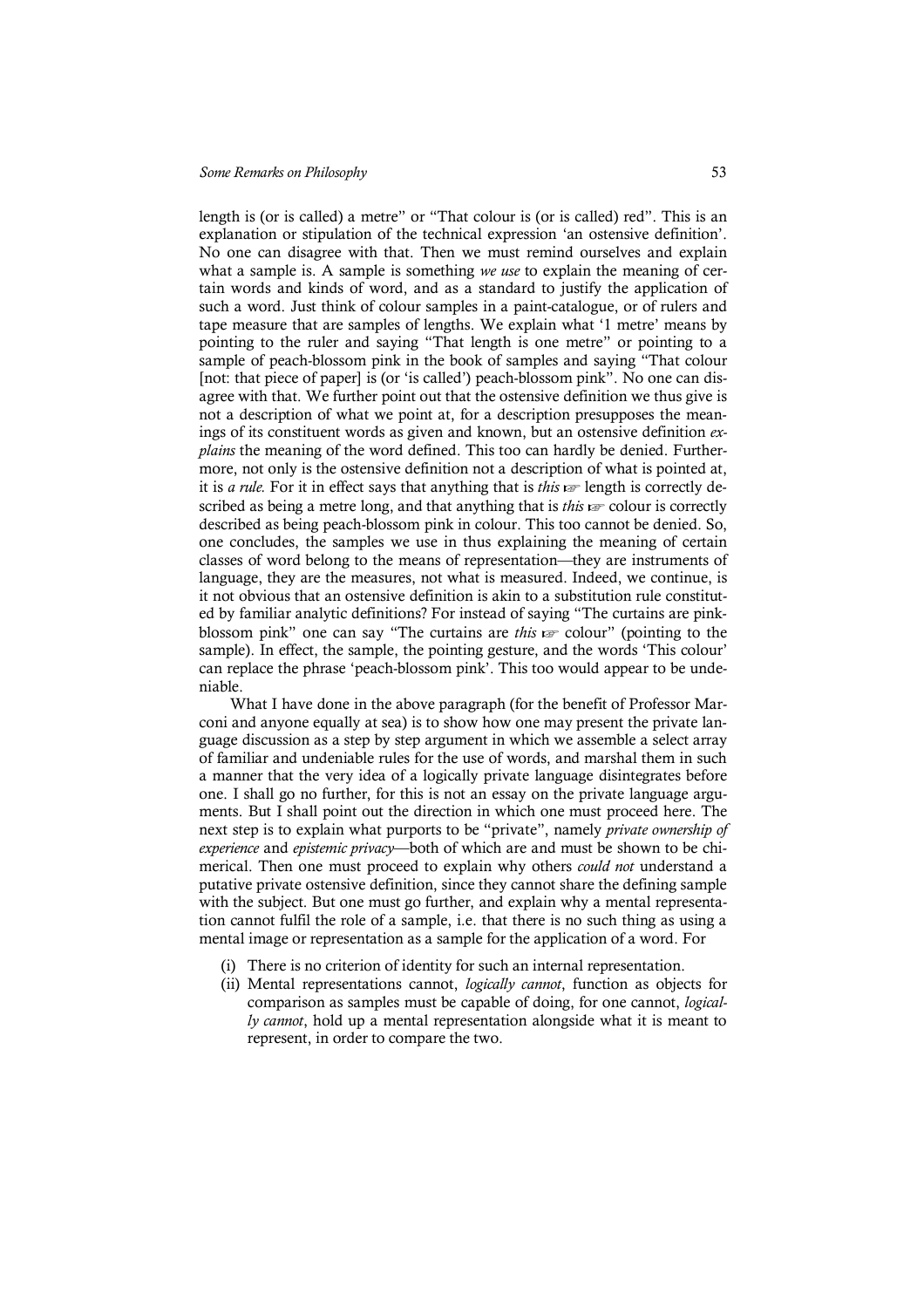(iii) One cannot imagine something while one is actually perceiving it.<sup>12</sup>

It should now be evident first, that these assertions are no more *opinions* than the statement that bachelors are unmarried men is an opinion. They are not theses, but a sequence of grammatical clarifications with which no one can sensibly disagree. If someone does, that is not a mark of a difference of opinion, but of incomprehension, and that means that one must go back to whatever is puzzling and clarify it more thoroughly. Equally, no theses were advanced, no assertions concerning the language-independent nature of things. Nothing is appealed to except uses of words and grammatical stipulations. The method is indeed to assemble familiar rules for the uses of words, with which no one can disagree, and to order them in such a way as to demonstrate an incoherence, the realization of which is the culmination of a successful overview of the rules.

II. Surely, it is often remonstrated, Wittgenstein advances a wide range of theories that many, indeed most, philosophers contest. Is the private language argument not a theory? Does he not advance a use-theory of meaning? Is the contention that there are no theories in philosophy not itself a theory sometimes caricatured as the "no-theory theory"?

This is confused. If all that is meant by 'theoretical' here is a contrast with 'practical', then of course, Wittgenstein's investigations are theoretical. But that is wholly trivial. If the prototype of theory is given by scientific theories, then obviously Wittgenstein advances no theories, nor is there any room in philosophy for theories. For theories in science are, for example, hypothetico-deductive theories, or theoretical explanations by reference to intervening mechanisms, or inferences to the best explanation, and so forth. But there are no hypotheses in philosophy. There are no hypothetical rules of representation. Logical grammar, which determines the bounds of sense, can involve no hypotheses. We cannot say of a form of words: "Perhaps it makes sense, perhaps not, we must find out". There are no intervening mechanisms in grammar—internal relations are

<sup>12</sup> It is quite remarkable that more than sixty years after the publication of the *Investigations* philosophers (such as the Wykham Professor of Logic at the University of Oxford) can still labour under the illusion that the private language argument(s) depend upon the principle of verification. But Professor Williamson confidently announces that "The simplest and clearest reconstruction had the argument rest on a verificationist premise to the effect that one cannot *be* in a mental state unless some independent check was possible on whether one was in that mental state" (29). I am afraid that Professor Williamson is 44 years out of date. This simple and clearest malconstruction of the private language argument(s) was advanced by Judith Jarvis Thompson in 1971 and definitively refuted by Anthony Kenny in his reply to her: see Kenny 1971. Williamson adds that those defenders of Wittgenstein who denied that he relied upon the principle of verification never satisfactorily explain how. It would be interesting to learn what was unconvincing about Kenny's explanation in that very article or in Kenny 1973. I too advanced a verificationfree explanation in Hacker 1972 (and improved it in the 2<sup>nd</sup> edition of 1986). I gave a very detailed explanation of the intricacies of Wittgenstein's argument in Hacker 1990, in a series of seven interconnected essays, and a paragraph by paragraph exegesis of 144 pages. Others since then have done an excellent explanatory job, e. g. H.-J. Glock (1996) and Severin Schroeder (2006). One would like to know what Williamson found unsatisfactory about these detailed and elaborate arguments, which he obviously must have read before he condemned them one and all as unsatisfactory.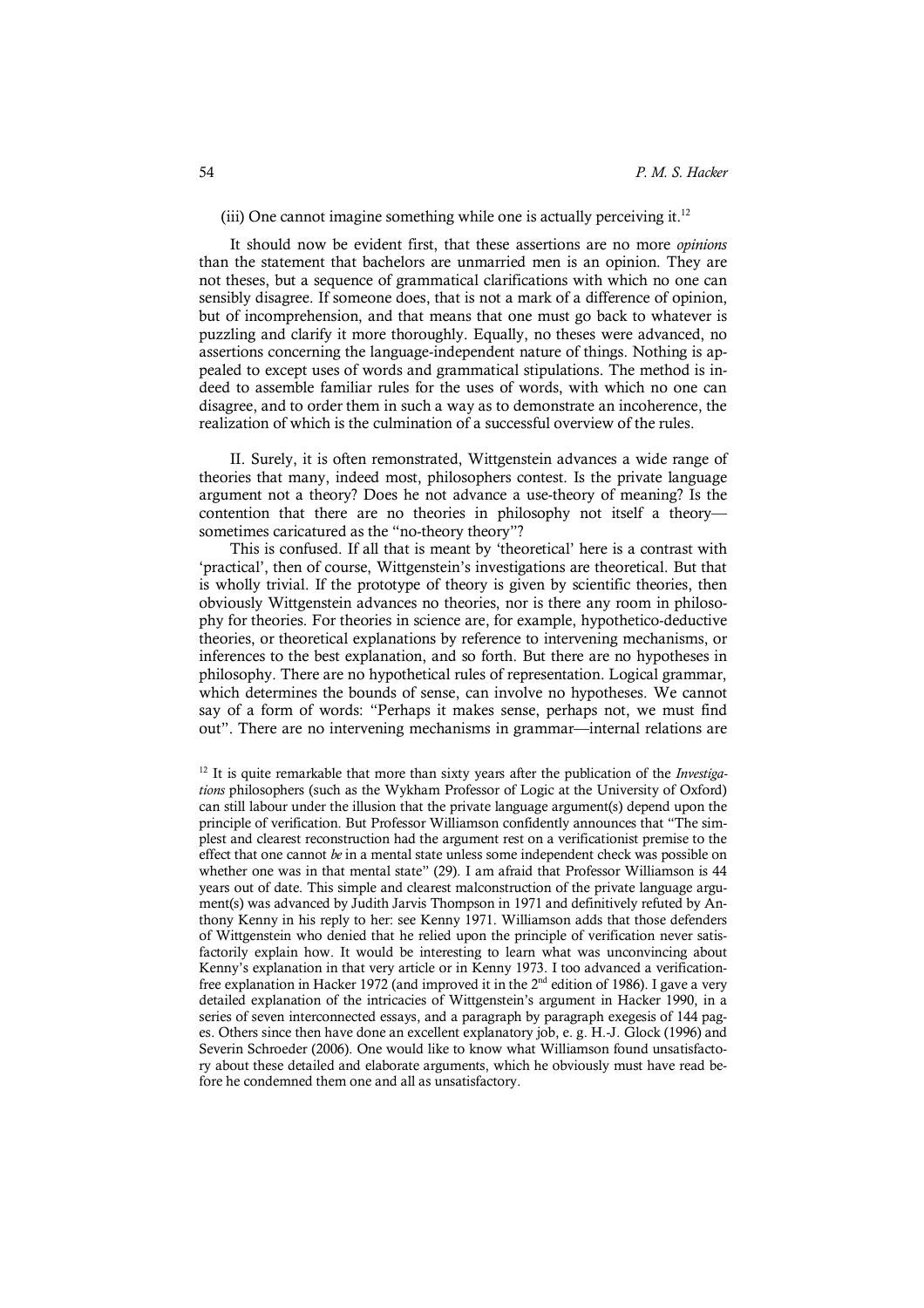not welded together by any mechanism, but by the practices of uses expressions. There are no inferences to the best explanation in grammar either, for grammatical remarks do not postulate the existence of unobserved or unobservable entities. Nor are they confirmed or infirmed by subsequent observations and discoveries.

Wittgenstein's slogan 'The meaning of a word is its use in the language' is not theory of anything, least of all a use-theory of meaning. It is a grammatical statement to the effect that in most uses of the expression 'the meaning of a word' we can replace it by the expression 'the use of a word'. In most contexts, the two phrases mean the same. That is no more a theory than the assertion that in most uses of the word 'bachelor', it can be replaced by the phrase 'an unmarried man' (but not in such contexts as 'bachelor of art' or 'knight bachelor').

Wittgenstein's assertion that there are no theories in philosophy is not a theory about philosophy, but a grammatical elucidation of what philosophy now is. Philosophy is the dissolution of conceptual confusion and the description of segments of our conceptual scheme that is guided by the need to avoid conceptual, grammatical, entanglement. There is no room in philosophy for conjectures, or for hypothetico-deductive conclusions that can be verified or falsified in experience, or for explanations by means of intervening mechanisms, or for inferences to the best explanation that can be confirmed by an *experimentum crucis*. Normative descriptions of the use of words may be systematic, but they are no theory.

III. Numerous philosophers, predominantly American ones, have found Wittgenstein's appeal to the ordinary use of words as a tool for philosophical clarification and means of elucidation deeply offensive and often outrageous. They have raised the following battery of questions: If philosophy investigates the ordinary use of words, then

- (i) Philosophy is just a branch of empirical linguistics, which is absurd!
- (ii) How can Wittgenstein know what the ordinary use of words is without doing social surveys?
- (iii) Why should ordinary language be privileged?
- (iv) Why should ordinary use be privileged over technical use? Why should we be guided by the usage of the man on the Clapham omnibus rather than by the educated scientist?
- (v) Why should philosophers, like scientists, not introduce new technical terminology of their own to replace ordinary language?

These are grievous misunderstandings. I shall explain why.

First, the description of the correct use of words in our language is not the goal of philosophy, but of lexicography. Nor is language the subject-matter of philosophy in general, but only of philosophy of language. The description of grammatical rules is one, perhaps the major, *method* of philosophy. Moreover, the rules of grammar are described *with a very specific purpose in mind*: not to construct a grammar of the language—that is the task of descriptive linguistics. The purpose is to disentangle conceptual confusions and to resolve conceptual questions.

Secondly, knowledge of the grammar of one's language does not require social surveys, any more than a professional player's knowledge of the rules of chess requires social surveys. A philosopher's descriptions of the grammatical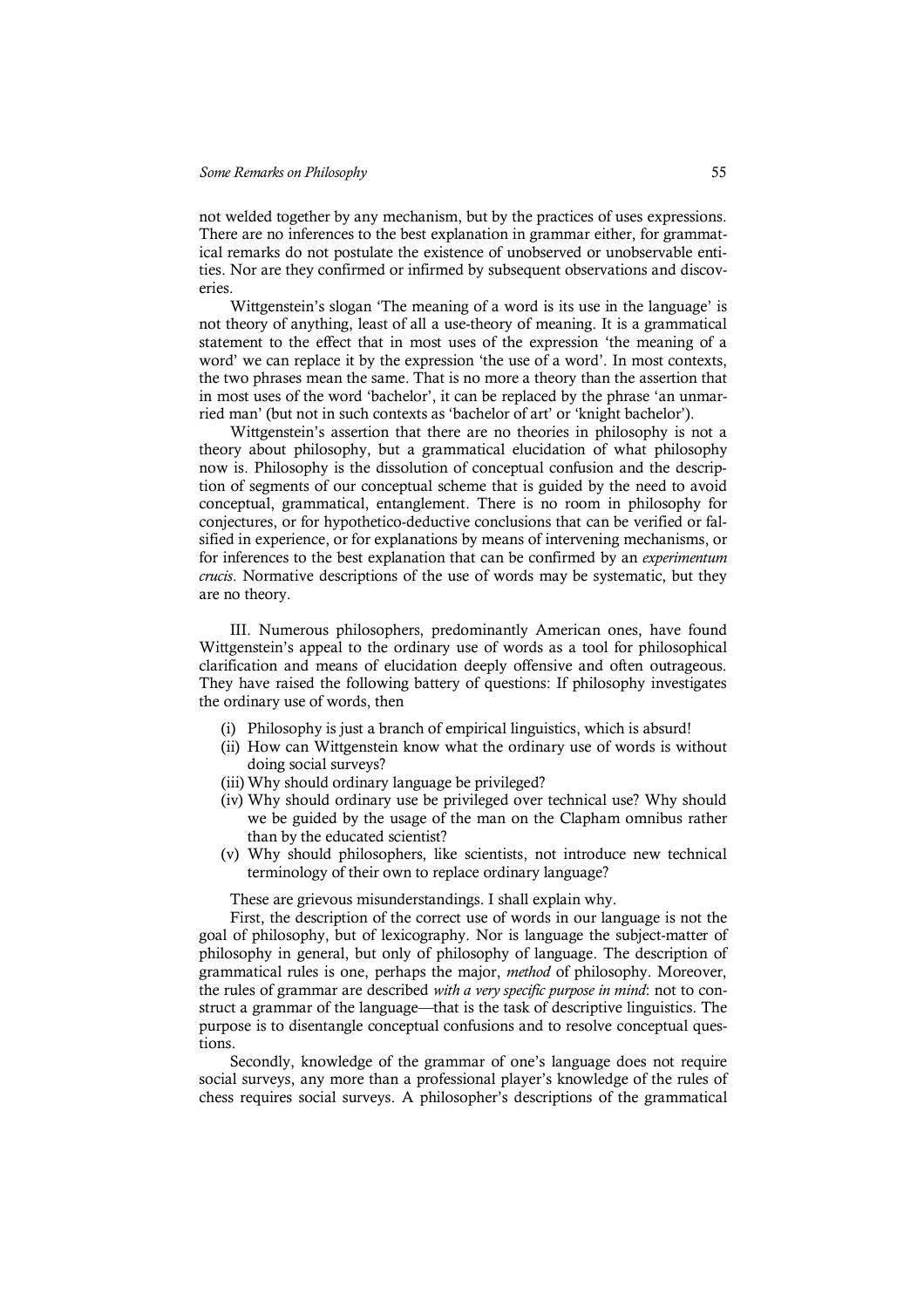rules for the use of some word or phrase that is the source of conceptual unclarity is the practical knowledge of the rules of a practice that anyone who has mastered the practice possesses. A chess master does not need to consult other chess players in order to be able to state rules of chess. Nor does a champion soccer player have to consult the man in the street to make sure what counts as scoring a goal. And a mathematician does not have to do social surveys in order to assure himself that  $3 + 3 = 6$ .

Thirdly, ordinary language may be contrasted with *formal* language, or it may be contrasted with *technical* language. Philosophy is concerned with formal languages or formal calculi only in the domain of the philosophy of logic. Otherwise formal languages are irrelevant to philosophical problems. No serious philosophical problem, outside the philosophy of logic, has ever been solved or dissolved by recourse to formal calculi. In general, philosophy examines expressions of natural language to resolve its problems. Natural language may be ordinary, non-technical language, or technical language of some science or other, or of mathematics and logic.

Fourthly, ordinary language has no privilege over technical language. Philosophy investigates technical language and the use of technical terms when the problems it confronts are problems that arise in the special sciences and involve theoretical terms of that science. No philosopher, least of all Wittgenstein, would suggest that we investigate problems in transfinite set theory without the use of the technical terminology of set theory. But most of the problems of philosophy concern non-technical terms of natural language, such as 'mind' and 'body', 'knowledge' and 'belief', 'cause' and 'reason', and so forth. These are not technical terms of any scientific theory (unlike 'meson', 'quark') that are rendered obsolete by the definitive refutation and rejection of the theory (like 'phlogiston' and 'caloric').

Professor Marconi queries whether, "if our 'conceptual scheme' is to be investigated by surveying our ordinary use of words, can such use really be conceived as completely segregated from scientific uses? E.g., is our ordinary use of 'mind' and related words entirely isolated from scientific theories of the mind and the brain?". To be sure, those parts of our conceptual scheme that belong to the province of technical terms in science are to be examined and described by scrutiny of the technical uses of words. Those parts of our conceptual scheme that do not are to be examined and described by reference to the ordinary, nontechnical uses of words. Of course, the sciences also employ ordinary nontechnical terms of natural language—as psychology and cognitive neuroscience employ such terms as 'mind', 'body', 'know', think', etc. If the use of the word 'mind' by psychologists and neuroscientists *in both true and false statements* differs from that of competent speakers of English, then they obviously do not mean the same by the word. There is nothing awry with that, as long as they explain what exactly they do mean, and do not attempt to draw inferences from sentences in which the word occurs that are licit only in the non-technical use of the word. In practice, we find that they do intend to use the word as we all do, that they really do want to illuminate the nature of what we all call "the mind". But because of conceptual confusions, they advance nonsensical assertions that pur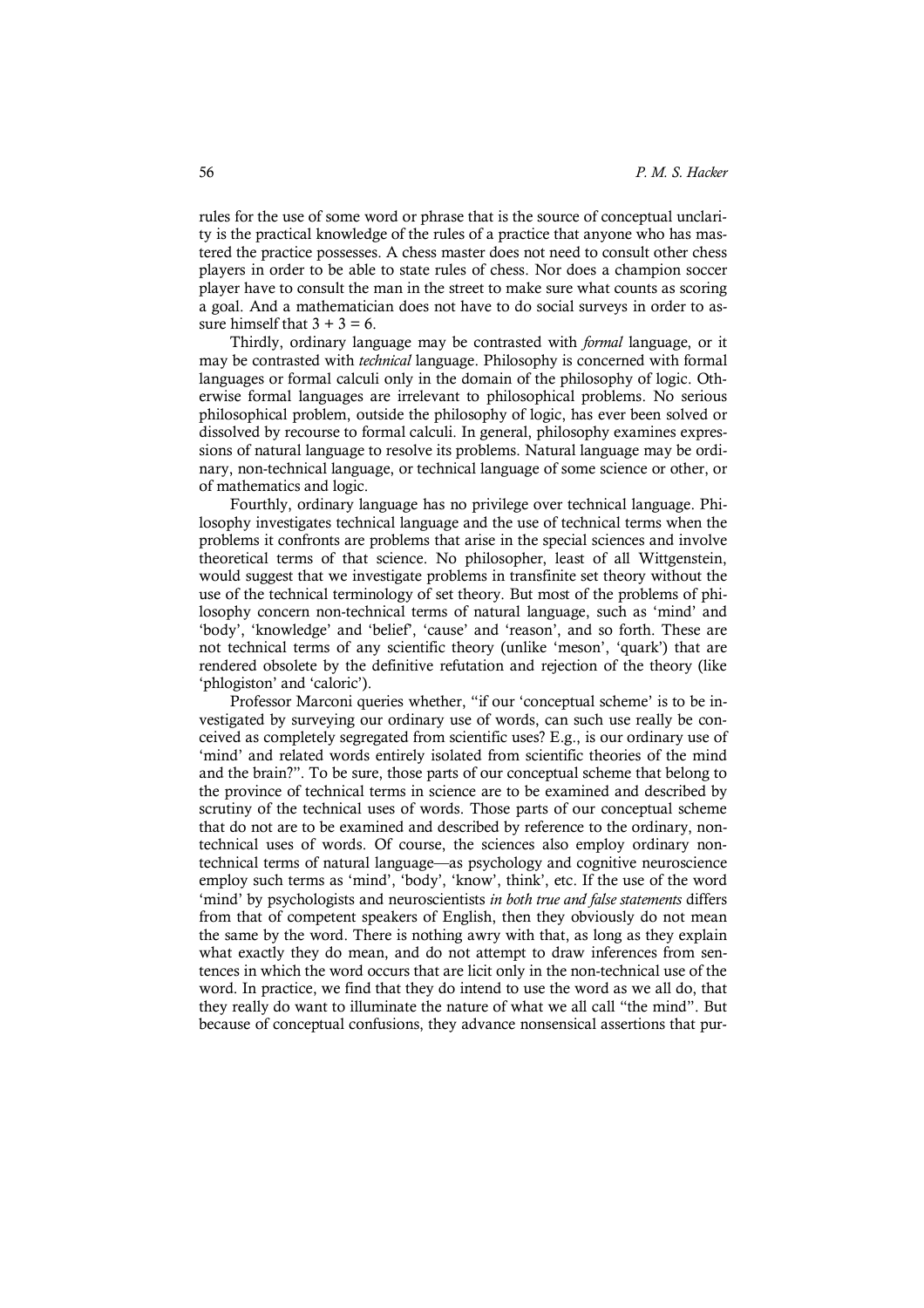port to be empirical, scientific discoveries (e.g., that the mind is the brain, that the brain thinks and decides, that memory is stored at synaptic connections).<sup>13</sup>

Finally, there is nothing stopping philosophers from introducing technical terminology of their own when they find the need for it—but not on the model of the technical, theoretical terms we find in the sciences. For the technical terms of the sciences are theoretical terms, the usefulness of which turns on the success of the theory. The repudiation of the theory typically renders the theoretical term obsolete, as happened with terms such as 'phlogiston' or 'caloric'. But philosophy constructs no theories. Insofar as it needs technical terms this is for purposes of classification, as with such terms as 'inductive'/'deductive', 'analytic'/'synthetic', or 'a priori'/'a posteriori'—or indeed 'language-game', 'family resemblance concept', 'genuine duration'.

Cannot philosophers introduce special philosophical uses of familiar expressions in ordinary language? May they not *regiment* usage for philosophical purposes—as Carnap and Quine recommended and did? Only if the regimenting is not for bogus theory construction. We must inquire what might be the special philosophical purposes for which the ordinary use of an expression requires a Procrustean bed. Most special philosophical uses turn out to be special philosophical confusions. For our task as philosophers is to examine the conceptual scheme we have, not one that we do not have. If the conceptual problem we are engaged with arises out of a confusion or unclarity in the use of an expression in our language, it is not going to be resolved by replacing it with a novel expression, but only surreptitiously swept under the carpet.\*

\* An early draft of this paper was presented at a symposium at the University of Haifa in November 2014*.*

#### References

- Baker G.P. and Hacker, P.M.S. 2005, *Wittgenstein: Understanding and Meaning* (2nd extensively revised edition), vol. 1 of *An Analytical Commentary on the Philosophical Investigations*, part I – Essays, Oxford: Wiley-Blackwell.
- Bennett M.R. and Hacker, P.M.S. 2003, *Philosophical Foundations of Neuroscience*, Oxford: Blackwell.
- Dummett, M.A.E. 1993, *The Origins of Analytic Philosophy*, London: Duckworth.
- Glock, H.-J. 1996, *A Wittgenstein Dictionary*, Oxford: Blackwell.
- Hacker, P.M.S. 1972, *Insight and Illusion*, Oxford: Clarendon Press.
- Hacker, P.M.S. 1990, *Wittgenstein: Meaning and Mind*, Oxford: Blackwell.
- Hacker, P.M.S. 2013, *Wittgenstein: Comparisons and Context*, Oxford: Oxford University Press.
- Humphrey, N. 1984, *Consciousness Regained*, Oxford: Oxford University Press.
- Kenny, A. 1971, "The Verification Principle and the Private Language Argument", in Jones O.R. (ed.), *The Private Language Argument*, London: Macmillan, 183- 228.

 $13$  For detailed confirmation of this assertion, see Bennett and Hacker 2003.